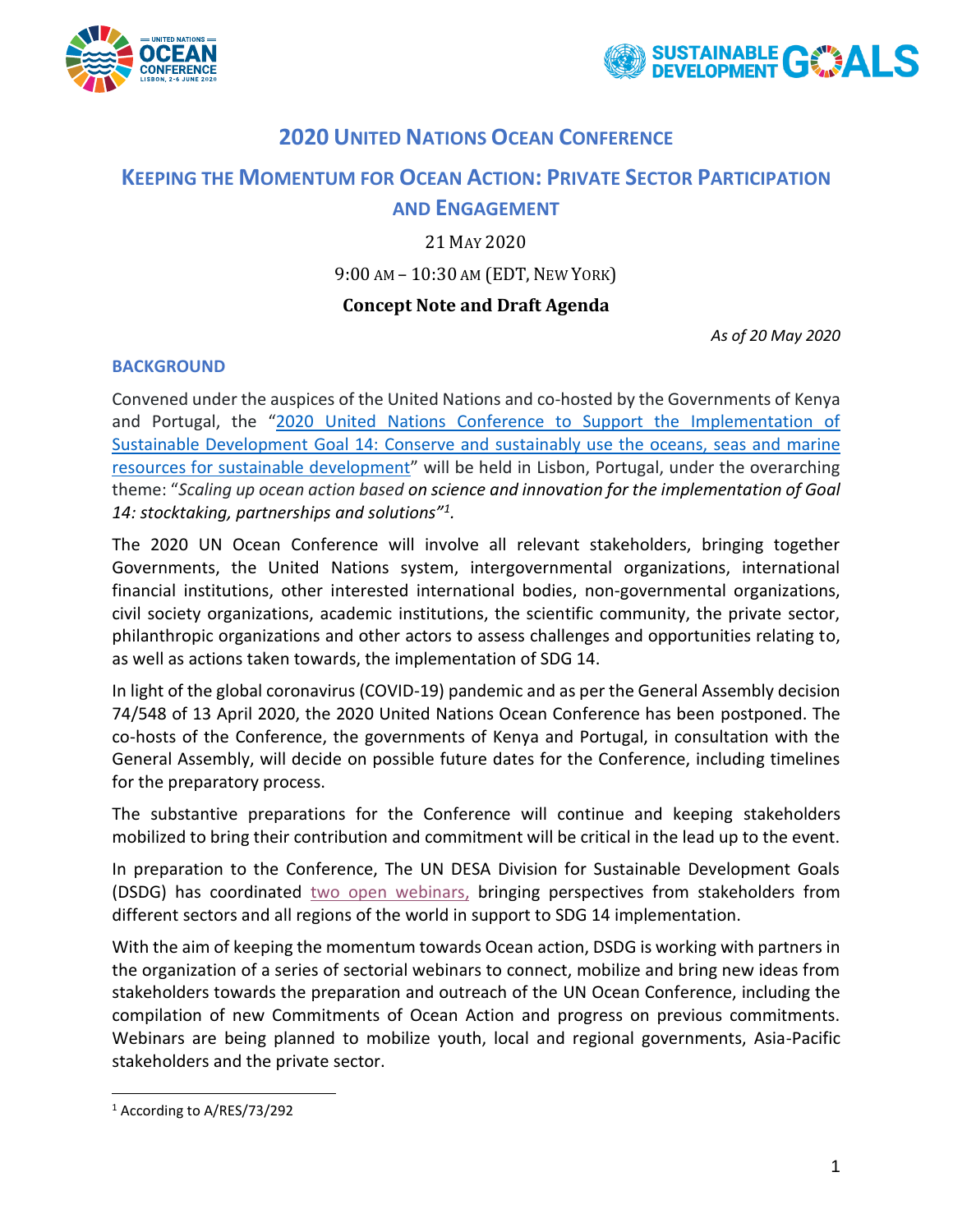



#### **PRIVATE SECTOR WEBINAR – 21 MAY 2020**

As a part of DSDG's four-part series "Keeping the Momentum for Ocean Action" and co-convened with the UN Global Compact and in collaboration with the United Nations Non-Governmental Liaison Service (UN-NGLS), the webinar will mobilize representatives from the private sector, share information and collect ideas and proposals on how to keep the momentum towards Ocean Action and the engagement of private sector stakeholders in the preparatory process of the 2020 UN Ocean Conference.

As a new world will emerge from the COVID-19 pandemic, the webinar will particularly assess the role of the ocean and ocean-based industries for the world to recover better and implement the 2030 Agenda on Sustainable Development.

The Private Sector webinar will begin with a keynote message from UNSG's Special Envoy for the Ocean Peter Thomson, followed by a session with interventions from 2-3 key private sector stakeholders (To be identified in partnership with co-convener). An interactive session will follow based on the ideas and challenges presented by the speakers. DSDG will prepare summaries of all webinars and post recordings, presentations and interventions online.

#### **OBJECTIVES**

- Analyze and assess the impacts of the COVID-19 outbreak on the ocean and ocean-related economies
- To keep the momentum in preparation for the 2020 UN Ocean Conference through the mobilization of the private sector;
- To collect ideas and recommendations on the necessary adjustments of the political declaration and how to strengthen outreach and mobilization for the Ocean Conference

#### **PARTICIPATION**

The webinar is open to all. Registered participants will receive the connection link via email.

**Connection link: <https://us02web.zoom.us/j/84989451036>**

# **DRAFT AGENDA**

| $9:00 - 9:05$ | <b>Opening Address</b>                                                                   |
|---------------|------------------------------------------------------------------------------------------|
|               | • H.E Tijjani Muhammad-Bande, President of the United Nations<br><b>General Assembly</b> |